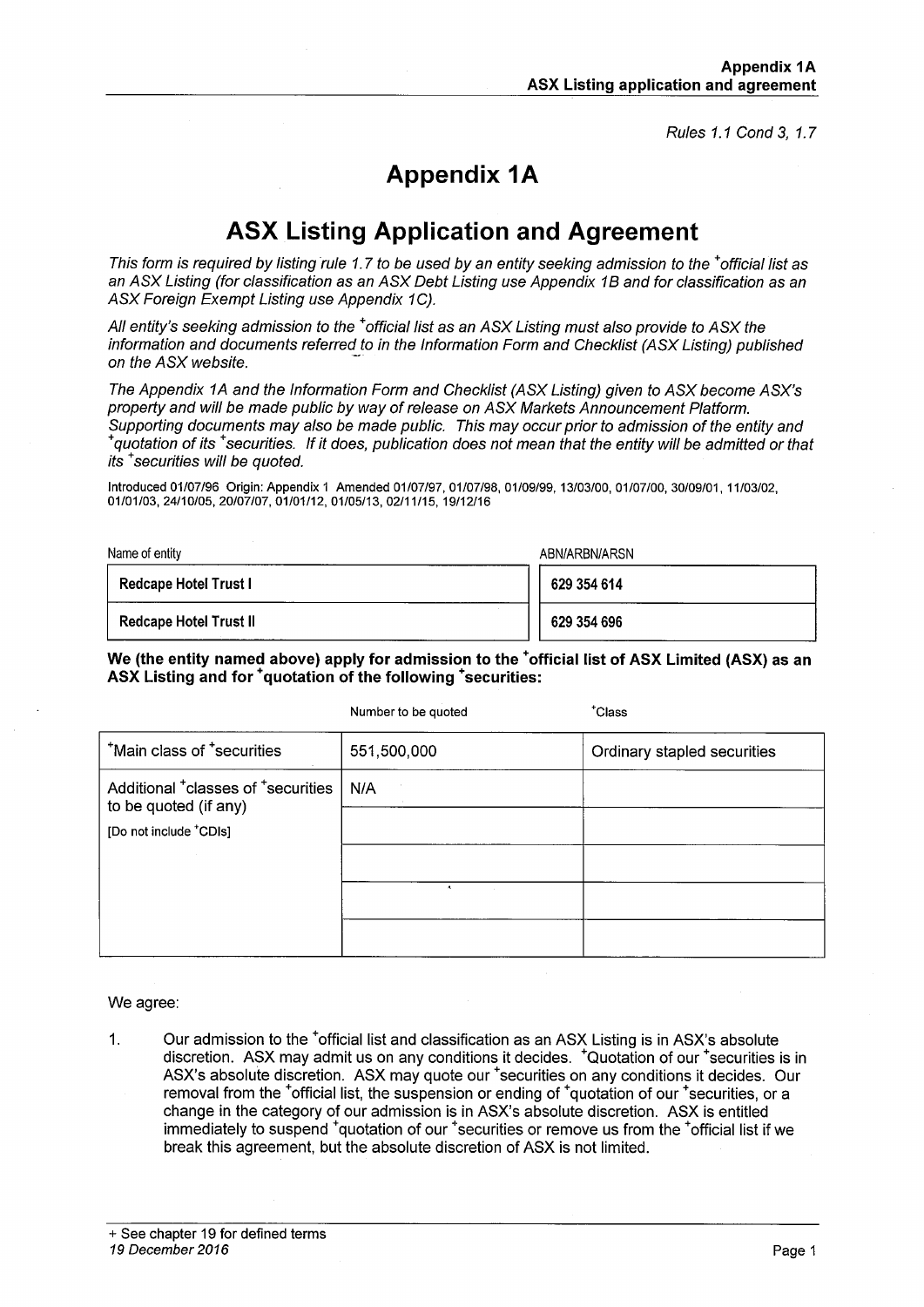- We warrant the following to ASX:  $2.$ 
	- The issue of the <sup>+</sup>securities to be guoted complies with the law and is not for an illegal purpose.
	- The <sup>+</sup>securities to be quoted comply with listing rule 2.1 and there is no reason why the <sup>+</sup>securities should not be granted <sup>+</sup>quotation.
	- An offer of the \*securities for sale within 12 months after their issue will not require disclosure under section 707(3) or section 1012C(6) of the Corporations Act.

Note: An entity may need to obtain appropriate warranties from subscribers for the securities in order to be able to give this warranty

- Section 724 and section 1016E of the Corporations Act do not apply to any applications received by us in relation to any \*securities to be quoted and that no-one has any right to return any <sup>+</sup>securities to be quoted under sections 601MB(1), 737, 738, 992A, 992AA or 1016F of the Corporations Act at the time that we request that the <sup>+</sup>securities be quoted.
- If we are a trust, we warrant that no person has the right to return the \*securities to be quoted under section 1019B of the Corporations Act at the time that we request that the <sup>+</sup>securities be quoted.
- $3.$ We will indemnify ASX to the fullest extent permitted by law in respect of any claim, action or expense arising from, or connected with, any breach of the warranties in this agreement.
- We give ASX the information and documents required by this form, including the information  $\overline{4}$ . and documents referred to in the Information Form and Checklist (ASX Listing) published on the ASX website. If any information or document is not available now, we will give it to ASX before "quotation of the "securities begins. We acknowledge that ASX is relying on the information and documents. We warrant that they are (or will be) true and complete.
- We will comply with the listing rules that are in force from time to time, even if 'quotation of our 5. \*securities is deferred, suspended or subject to a \*trading halt.
- 6. The listing rules are to be interpreted:
	- in accordance with their spirit, intention and purpose;
	- by looking beyond form to substance; and
	- in a way that best promotes the principles on which the listing rules are based.
- ASX has discretion to take no action in response to a breach of a listing rule. ASX may also 7. waive a listing rule (except one that specifies that ASX will not waive it) either on our application or of its own accord on any conditions. ASX may at any time vary or revoke a decision on our application or of its own accord.
- A document given to ASX by an entity, or on its behalf, becomes and remains the property of 8. ASX to deal with as it wishes, including copying, storing in a retrieval system, transmitting to the public, and publishing any part of the document and permitting others to do so. The documents include a document given to ASX in support of the listing application or in compliance with the listing rules.
- In any proceedings, a copy or extract of any document or information given to ASX is of equal 9. validity in evidence as the original.
- We acknowledge that this application also operates as an application to the <sup>+</sup>approved CS  $10.$ facility for approval for the entity to act as an issuer under the operating rules of the 'approved CS facility and:
	- In the case of an entity established in a jurisdiction whose laws have the effect that the entity's <sup>+</sup>securities cannot be registered or transferred under the operating rules of the "approved CS facility, to have CDIs issued over the entity's "securities and to have those <sup>+</sup>CDIs approved for participation in the <sup>+</sup>approved CS facility.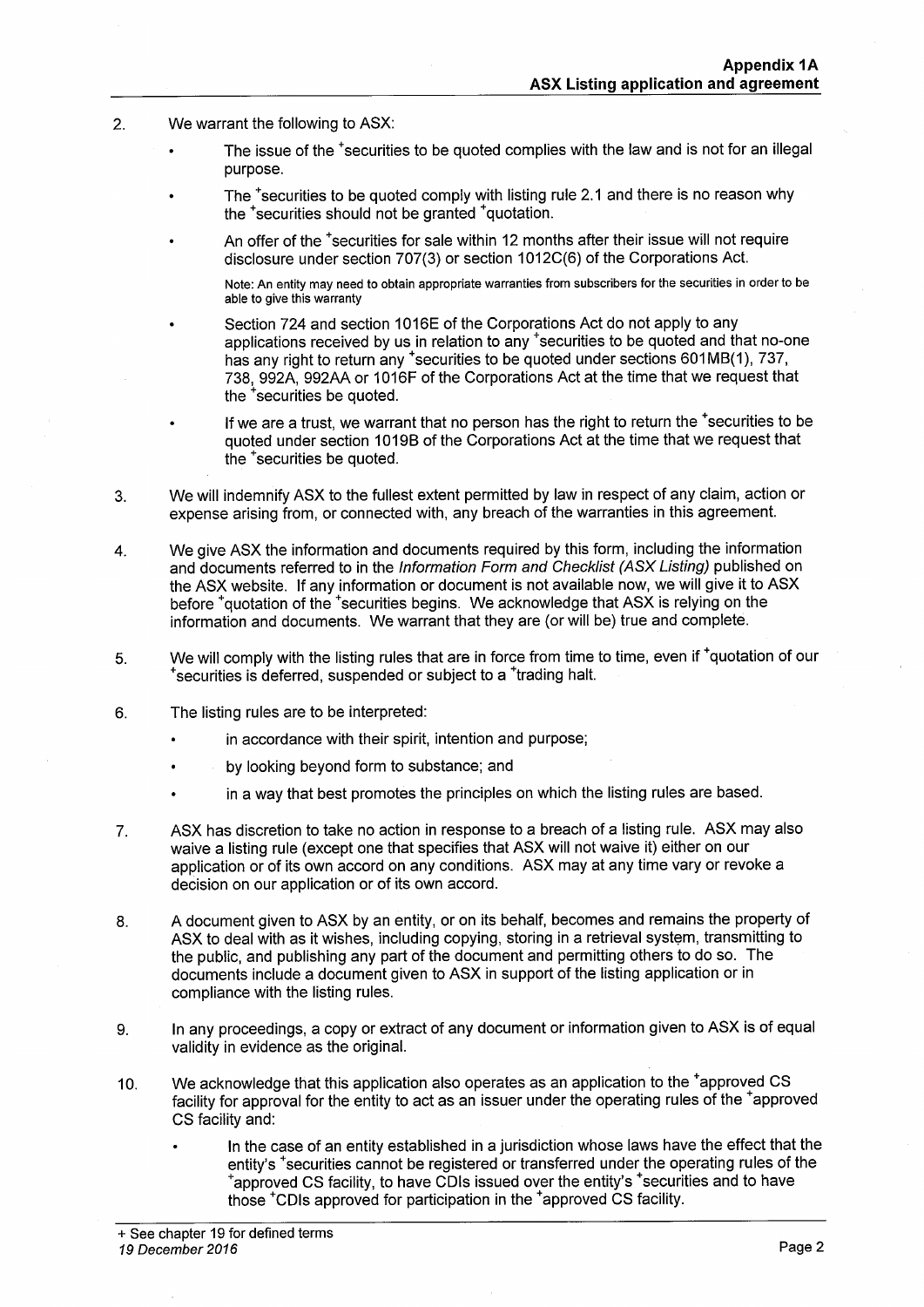- In all other cases, for the approval of the entity's "securities under those operating rules for participation in the <sup>+</sup>approved CS facility.
- $11.$ Except in the case of an entity established in a jurisdiction whose laws have the effect that the entity's \*securities cannot be registered or transferred under the operating rules of the \*approved CS facility:
	- The <sup>+</sup>approved CS facility is irrevocably authorised to establish and administer a subregister in respect of the <sup>+</sup>securities for which <sup>+</sup>quotation is sought.
	- We will satisfy the <sup>+</sup>technical and performance requirements of the <sup>+</sup>approved CS facility and meet any other requirements the <sup>+</sup>approved CS facility imposes in connection with the participation of our <sup>+</sup>securities in the <sup>+</sup>approved CS facility.
	- When <sup>+</sup>securities are issued we will enter them in the <sup>+</sup>approved CS facility's subregister holding of the applicant before they are quoted, if the applicant instructs us on the application form to do so.
- $12.$ In the case of an entity established in a jurisdiction whose laws have the effect that the entity's \*securities cannot be registered or transferred under the operating rules of the \*approved CS facility:
	- We appoint CHESS Depositary Nominees Pty Ltd (CDN) to act as the depositary nominee in respect of any <sup>+</sup>CDIs issued over the <sup>+</sup>securities for which <sup>+</sup>quotation is sought and acknowledge the indemnity given by us to CDN as the depositary nominee, and accept the power of attorney given to us by CDN as the depositary nominee, under the operating rules of the <sup>+</sup>approved CS facility.
	- The <sup>+</sup>approved CS facility is irrevocably authorised to establish and administer a subregister in respect of <sup>\*</sup>CDIs over the <sup>+</sup>securities for which <sup>+</sup>quotation is sought.
	- We will satisfy the <sup>+</sup>technical and performance requirements of the <sup>+</sup>approved CS facility and meet any other requirements the <sup>+</sup>approved CS facility imposes in connection with the participation of our <sup>\*</sup>CDIs in the <sup>\*</sup>approved CS facility.
	- When <sup>+</sup>CDIs are issued we will enter them in the <sup>+</sup>approved CS facility's subregister holding of the applicant before the <sup>+</sup>securities they are over are quoted, if the applicant instructs us on the application form to do so.
	- We will make sure that <sup>+</sup>CDIs are issued over <sup>+</sup>securities if the holder of quoted securities asks for <sup>+</sup>CDIs.

 $\lambda$ 

 $\lambda$ 

Dated: 1 November 2018

Executed as a deed:

**EXECUTED by REDCAPE HOTEL GROUP** MANAGEMENT LTD ACN 610 990 004 as the responsible entity of the Redcape Hotel Trust I in accordance with section 127 of the Corporations Act 2001 (Cth)

Signature of director

# **Hugh Thomson**

Name of director (print)

Hunk

Signature of director / company secretary (delete as applicable)<br>Rebecca Ong

Name of director / company secretary (print)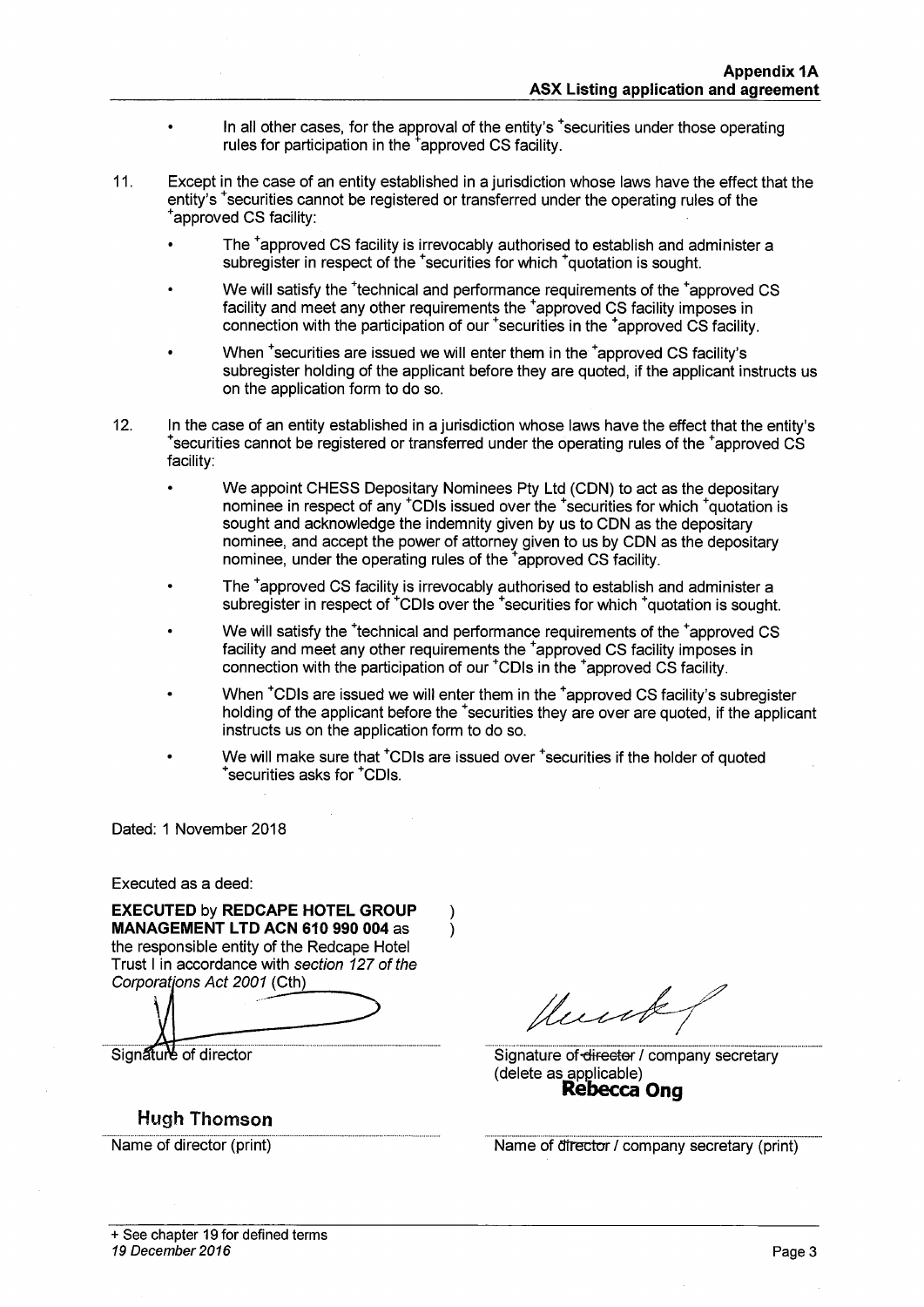**EXECUTED by REDCAPE HOTEL GROUP** MANAGEMENT LTD ACN 610 990 004 as the responsible entity of the Redcape Hotel Trust II in accordance with section 127 of the Corporations Act 2001 (Cth)

 $\lambda$ 

 $\lambda$ 

Signature or director

**Hugh Thomson** 

Name of director (print)

Mank

Signature of-director / company secretary<br>(delete as applicable)

# **Rebecca Ong**

Name of director / company secretary (print)

e di stalionale

**Contract**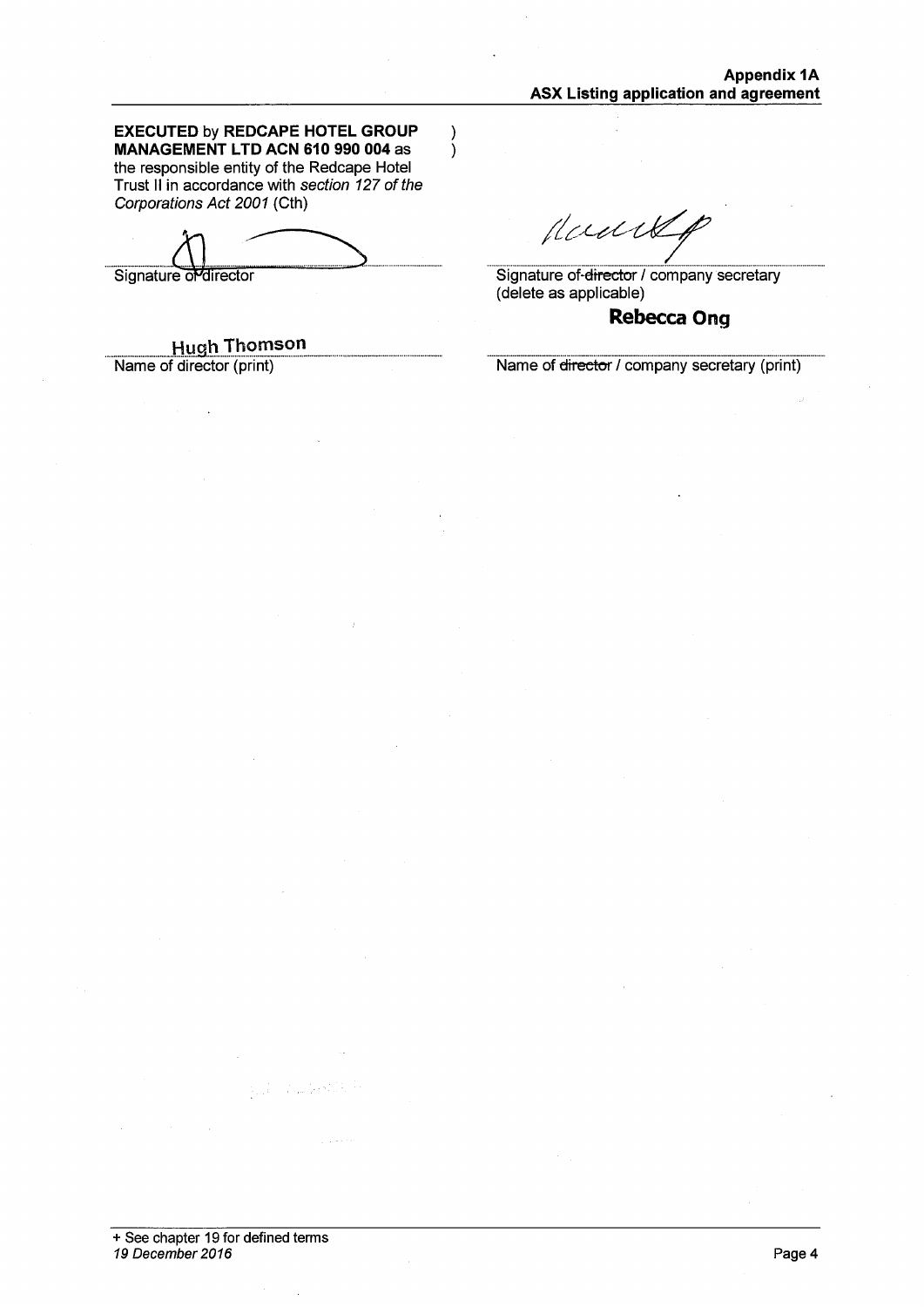# **Information Form and Checklist**

# **(ASX Listing)**

| Name of entity                | ABN/ARBN/ARSN |
|-------------------------------|---------------|
| <b>Redcape Hotel Trust I</b>  | 629 354 614   |
| <b>Redcape Hotel Trust II</b> | 629 354 696   |

#### **We (the entity named above) supply the following information and documents to support our application for admission to the official list of ASX Limited (ASX) as an ASX Listing.**

*Note: the entity warrants in its Appendix 1A ASX Listing Application and Agreement that the information and documents referred to in this Information Form and Checklist are (or will be) true and complete and indemnifies ASX to the fullest extent permitted by law in respect of any claim, action or expense arising from, or connected with, any breach of that warranty.*

*Any Annexures to this Information Form and Checklist form part of the Information Form and Checklist and are covered by the warranty referred to above.*

*Terms used in this Information Form and Checklist and in any Annexures have the same meaning as in the ASX Listing Rules.*

# **Part 1 – Key Information**

*Instructions: please complete each applicable item below. If an item is not applicable, please mark it as "N/A".*

### **All entities – corporate details**[1](#page-4-0)

| Place of incorporation or<br>establishment                                 | Sydney, New South Wales                                           |
|----------------------------------------------------------------------------|-------------------------------------------------------------------|
| Date of incorporation or<br>establishment                                  | 13 June 2017                                                      |
| Legislation under which incorporated<br>or established                     | N/A                                                               |
| Address of registered office in place<br>of incorporation or establishment | Level 27, Governor Phillip Tower, 1 Farrer Place, Sydney NSW 2000 |
| Main business activity                                                     | Ownership & operation of pubs & hotels in Australia               |
| Other exchanges on which the entity<br>is listed                           | N/A                                                               |
| Street address of principal<br>administrative office                       | Level 27, Governor Phillip Tower, 1 Farrer Place, Sydney NSW 2000 |
| Postal address of principal<br>administrative office                       | Level 27, Governor Phillip Tower, 1 Farrer Place, Sydney NSW 2000 |
| Telephone number of principal<br>administrative office                     | 61 2 8288 5555                                                    |
| E-mail address for investor enquiries                                      | investors@redcape.com.au                                          |
| <b>Website URL</b>                                                         | www.redcape.com.au                                                |

<span id="page-4-0"></span>If the entity applying for admission to the official list is a stapled structure, please provide these details for each entity comprising the stapled structure.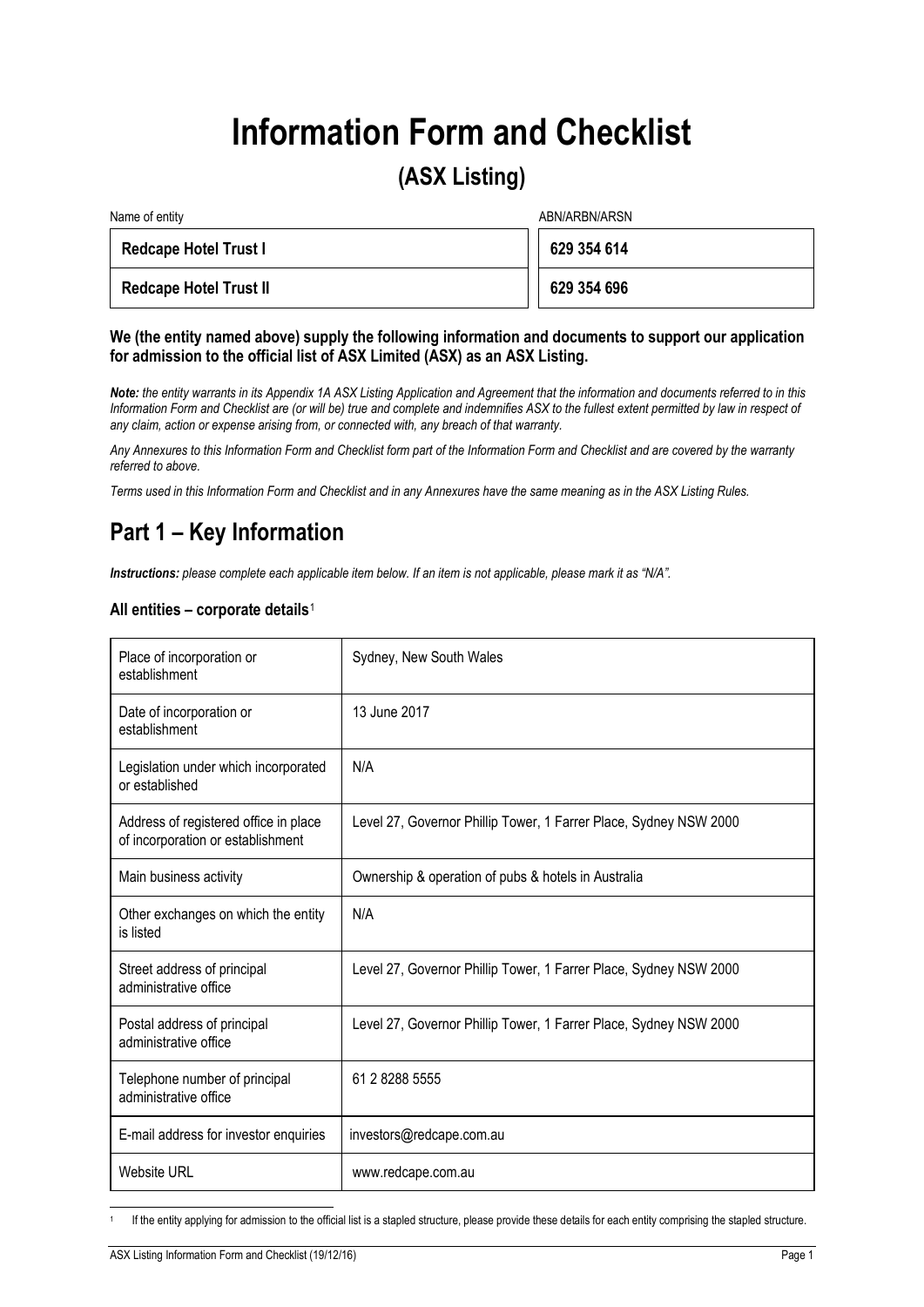# **All entities – management details**[2](#page-5-0)

| Full name and title of CEO/managing<br>director                                                 | Daniel John Brady                                                                |
|-------------------------------------------------------------------------------------------------|----------------------------------------------------------------------------------|
| Full name and title of chairperson of<br>directors                                              | Nicholas Roland Collishaw                                                        |
| Full names of all existing directors                                                            | 1.<br>Nicholas Roland Collishaw                                                  |
|                                                                                                 | 2.<br>David Frederick Groves                                                     |
|                                                                                                 | 3.<br>Andrew Ireland                                                             |
|                                                                                                 | Daniel John Brady<br>4.                                                          |
|                                                                                                 | 5.<br>Hugh Scott Fraser Thompson                                                 |
| Full names of any persons proposed<br>to be appointed as additional or<br>replacement directors | N/A                                                                              |
| Full name and title of company<br>secretary                                                     | Peter Matthew Francis Dixon (Managing Director at Moelis & Company<br>Australia) |

# **All entities – ASX contact details**[3](#page-5-1)

| Full name and title of ASX contact(s)      | Rebecca Ong (Legal Counsel, Moelis & Company Australia)           |
|--------------------------------------------|-------------------------------------------------------------------|
| Business address of ASX contact(s)         | Level 27, Governor Phillip Tower, 1 Farrer Place, Sydney NSW 2000 |
| Business phone number of ASX<br>contact(s) | +61 2 8288 5567                                                   |
| Mobile phone number of ASX<br>contact(s)   | +61 408 226 680                                                   |
| Email address of ASX contact(s)            | rebecca.ong@moelisaustralia.com                                   |

## **All entities – auditor details**[4](#page-5-2)

| <b><pmg< b=""><br/>Full name of<br/>auditor</pmg<></b> |
|--------------------------------------------------------|
|                                                        |

### **All entities – registry details**[5](#page-5-3)

| Name of securities registry         | Boardroom Pty Limited         |
|-------------------------------------|-------------------------------|
| Address of securities registry      | GPO Box 3993, Sydney NSW 2001 |
| Phone number of securities registry | 1300 737 760                  |

<span id="page-5-1"></span><span id="page-5-0"></span><sup>&</sup>lt;sup>2</sup> If the entity applying for admission to the official list is a trust, enter the management details for the responsible entity of the trust.

<sup>&</sup>lt;sup>3</sup> Under Listing Rule 1.1 Condition 13, a listed entity must appoint a person responsible for communication with ASX. You can appoint more than one person to cater for situations where the primary nominated contact is not available.

<span id="page-5-2"></span><sup>4</sup> In certain cases, ASX may require the applicant to provide information about the qualifications and experience of its auditor for release to the market before quotation commences (see Guidance Note 1 section 2.10).

<span id="page-5-3"></span><sup>5</sup> If the entity has different registries for different classes of securities, please indicate clearly which registry details apply to which class of securities.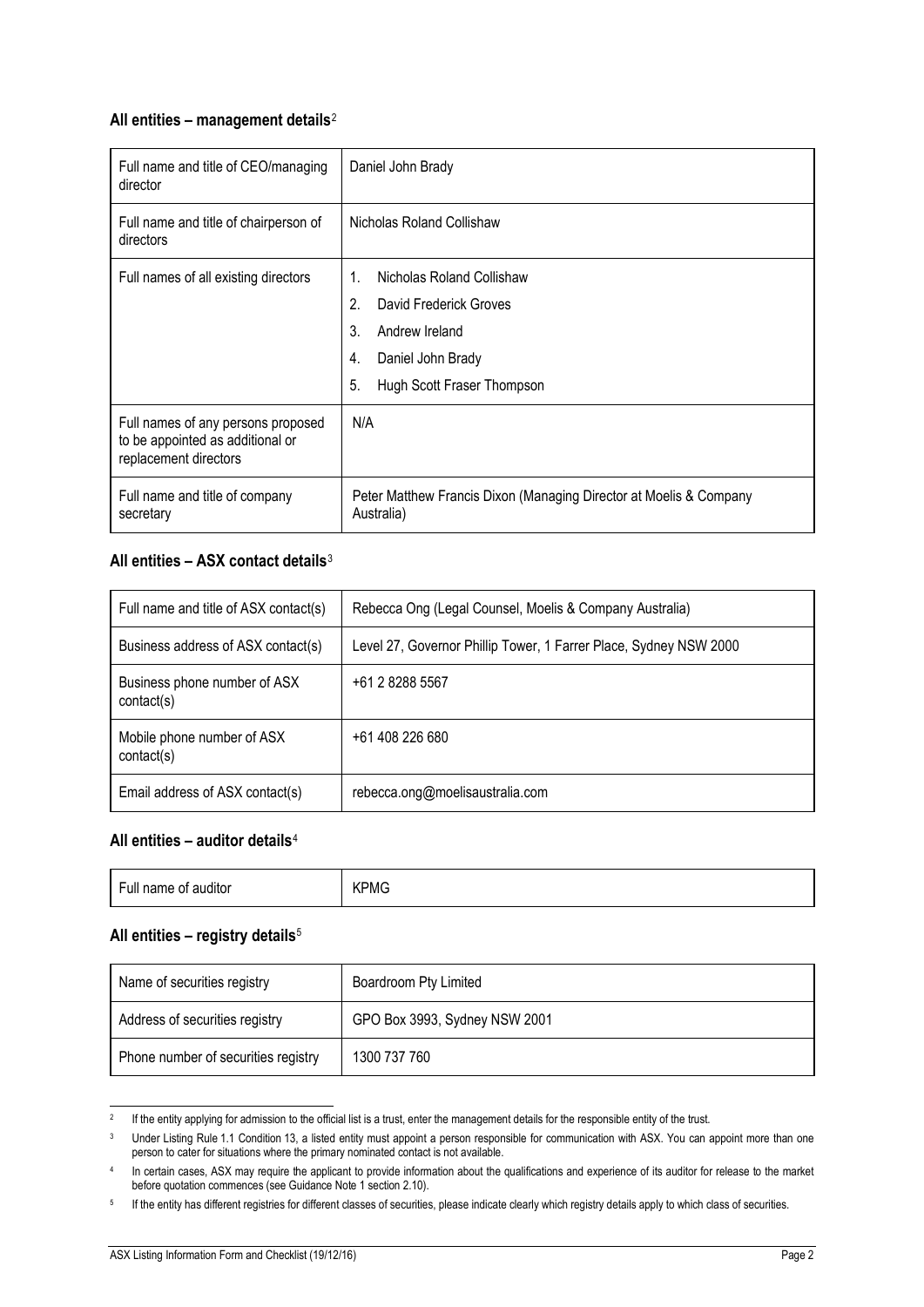| Fax number of securities registry                            | +61 2 9279 0664                          |
|--------------------------------------------------------------|------------------------------------------|
| Email address of securities registry                         | enquiries@boardroomlimited.com.au        |
| Type of subregisters the entity will<br>operate <sup>6</sup> | CHESS and issuer sponsored sub registers |

# **All entities – key dates**

| Annual balance date                                                                            | 30 June                                                                      |
|------------------------------------------------------------------------------------------------|------------------------------------------------------------------------------|
| Month in which annual meeting is<br>usually held (or intended to be held)7                     | N/A                                                                          |
| Months in which dividends or<br>distributions are usually paid (or are<br>intended to be paid) | Quarterly - quarters ending 30 September, 31 December, 31 March and 30 June. |

# **Trusts – additional details**

| Name of responsible entity                                        | Redcape Hotel Group Management Ltd ACN 610 990 004                   |
|-------------------------------------------------------------------|----------------------------------------------------------------------|
| Full names of the members of the<br>compliance committee (if any) | Nicholas Roland Collishaw, David Frederick Groves and Andrew Ireland |

# **Entities incorporated or established outside Australia – additional details**

| Name and address of the entity's<br>Australian agent for service of<br>process | N/A |
|--------------------------------------------------------------------------------|-----|
| Address of registered office in<br>Australia (if any)                          | N/A |

# **Entities listed or to be listed on another exchange or exchanges**

| Name of the other exchange(s) where<br>the entity is or proposes to be listed  | N/A |
|--------------------------------------------------------------------------------|-----|
| Is the ASX listing intended to be the<br>entity's primary or secondary listing | N/A |

<span id="page-6-1"></span><sup>7</sup> May not apply to some trusts.

<span id="page-6-0"></span> <sup>6</sup> Example: CHESS and issuer sponsored subregisters (see Guidance Note 1 section 3.20).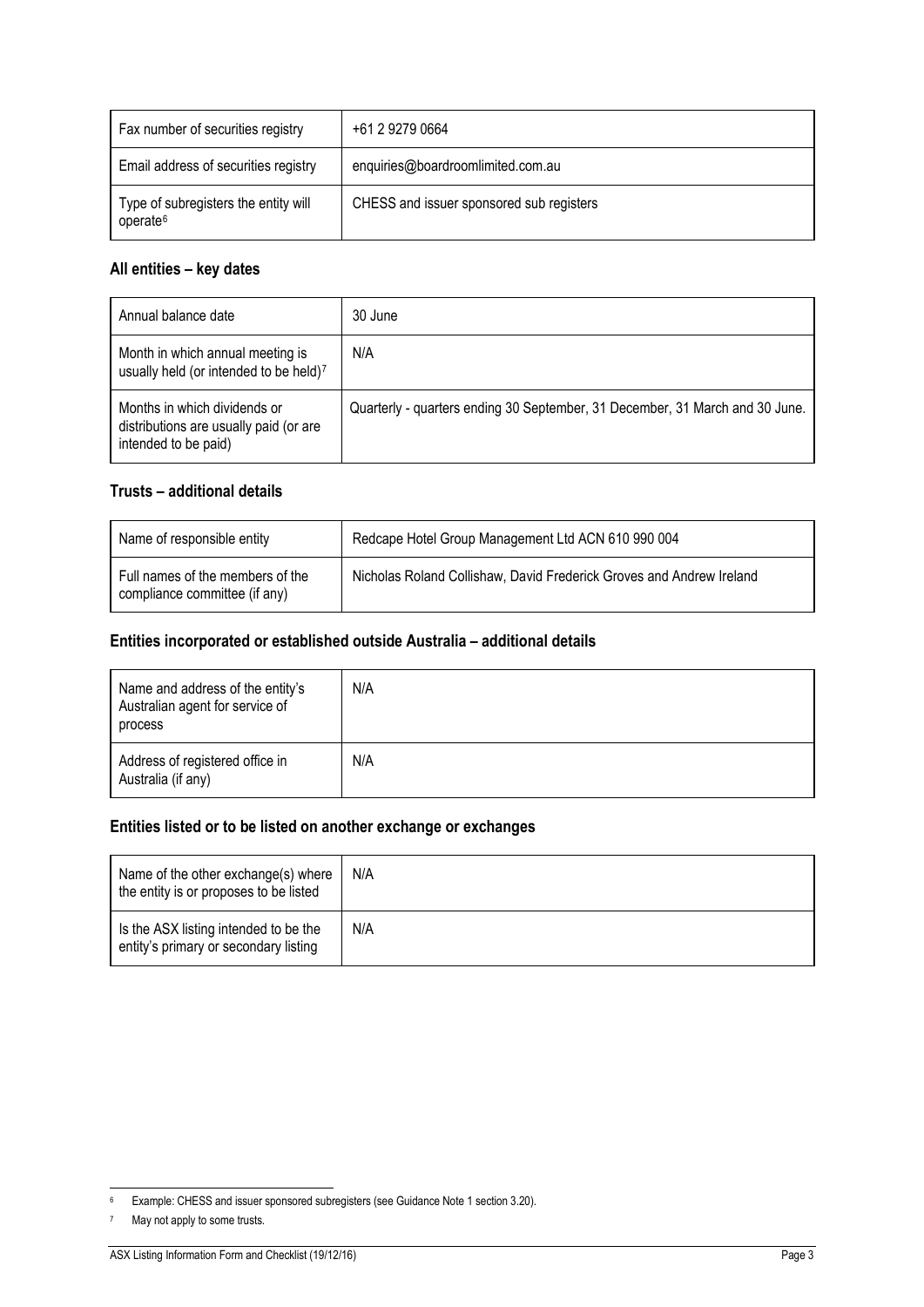# **Part 2 – Checklist Confirming Compliance with Admission Requirements**

*Instructions: please indicate in the "Location/Confirmation" column for each item below and in any Annexures where the information or document referred to in that item is to be found (eg in the case of information, the specific page reference in the Offer Document where that information is located or, in the case of a document, the folder tab number where that document is located). If the item asks for confirmation of a matter, you may simply enter "Confirmed"" in the "Location/Confirmation" column. If an item is not applicable, please mark it as "N/A".*

In this regard, it will greatly assist ASX and speed up its review of the application if the various documents referred to in this Checklist and *any Annexures (other than the 15 copies of the applicant's Offer Document referred to in item [4\)](#page-7-0) are provided in a folder separated by numbered tabs and if the entity's constitution and copies of all material contracts are provided both in hard copy and in electronic format.*

*Note that completion of this Checklist and any Annexures is not to be taken to represent that the entity is necessarily in full or substantial compliance with the ASX Listing Rules or that ASX will admit the entity to its official list. Admission to the official list is in ASX's absolute discretion and ASX may refuse admission without giving any reasons (see Listing Rule 1.19).*

*A reference in this Checklist and in any Annexures to the "Offer Document" means the listing prospectus, product disclosure statement or information memorandum lodged by the applicant with ASX pursuant to Listing Rule 1.1 Condition 3.*

*If the applicant lodges a supplementary or replacement prospectus, product disclosure statement or information memorandum with ASX, ASX may require it to update this Checklist and any Annexures by reference to that document.*

#### **All entities – key supporting documents**

- 1. A copy of the entity's certificate of incorporation, certificate of registration or other evidence of status (including any change of name) See Annexure A (we will provide certificates of registration when available)
- 2. A copy of the entity's constitution (Listing Rule 1.1 Condition  $2)^8$  $2)^8$  See Annexure B
- 3. Either:
	- (a) confirmation that the entity's constitution includes the provisions of Appendix 15A or Appendix 15B (as applicable); or
	- (b) a completed checklist that the constitution complies with the Listing Rules (Listing Rule 1.1 Condition 2)[9](#page-7-2)
- <span id="page-7-0"></span>4. An electronic version and 15 copies of the Offer Document, as lodged with ASIC (Listing Rule 1.1 Condition 3)
- 5. Where in the Offer Document is the prominent statement that ASX takes no responsibility for the contents of the Offer Document (Listing Rule 1.1 Condition 3)?
- 6. Original executed ASX Online agreement confirming that documents may be given to ASX and authenticated electronically (Listing Rule 1.1 Condition 14)[10](#page-7-3)
- 7. If the entity's corporate governance statement<sup>[11](#page-7-4)</sup> is included in its Offer Document, the page reference where it is included. Otherwise, a copy of the entity's corporate governance statement (Listing Rule 1.1 Condition 16)

No Item  $\mathsf{N}^{\circ}$  Location/Confirmation

Confirmed (see clause 35.2 for the constitutions of RHT I and RHT II)

Confirmed

See page ii of the 'Important Notice' in the Offer Document, under the heading 'Lodgement and Listing'

See Annexure C

See section 5.7 of the Offer Document. A copy of the statement will be provided to ASX at a later date.

<span id="page-7-1"></span>It will assist ASX if the copy of the constitution is provided both in hard copy and in electronic format.

<span id="page-7-2"></span>An electronic copy of the checklist is available from the ASX Compliance Downloads page on ASX's website.

<sup>10</sup> An electronic copy of the *ASX Online Agreement* is available from the ASX Compliance Downloads page on ASX's website.

<span id="page-7-4"></span><span id="page-7-3"></span><sup>11</sup> The entity's "corporate governance statement" is the statement disclosing the extent to which the entity will follow, as at the date of its admission to the official list, the recommendations set by the ASX Corporate Governance Council. If the entity does not intend to follow all the recommendations on its admission to the official list, the entity must separately identify each recommendation that will not be followed and state its reasons for not following the recommendation and what (if any) alternative governance practices it intends to adopt in lieu of the recommendation.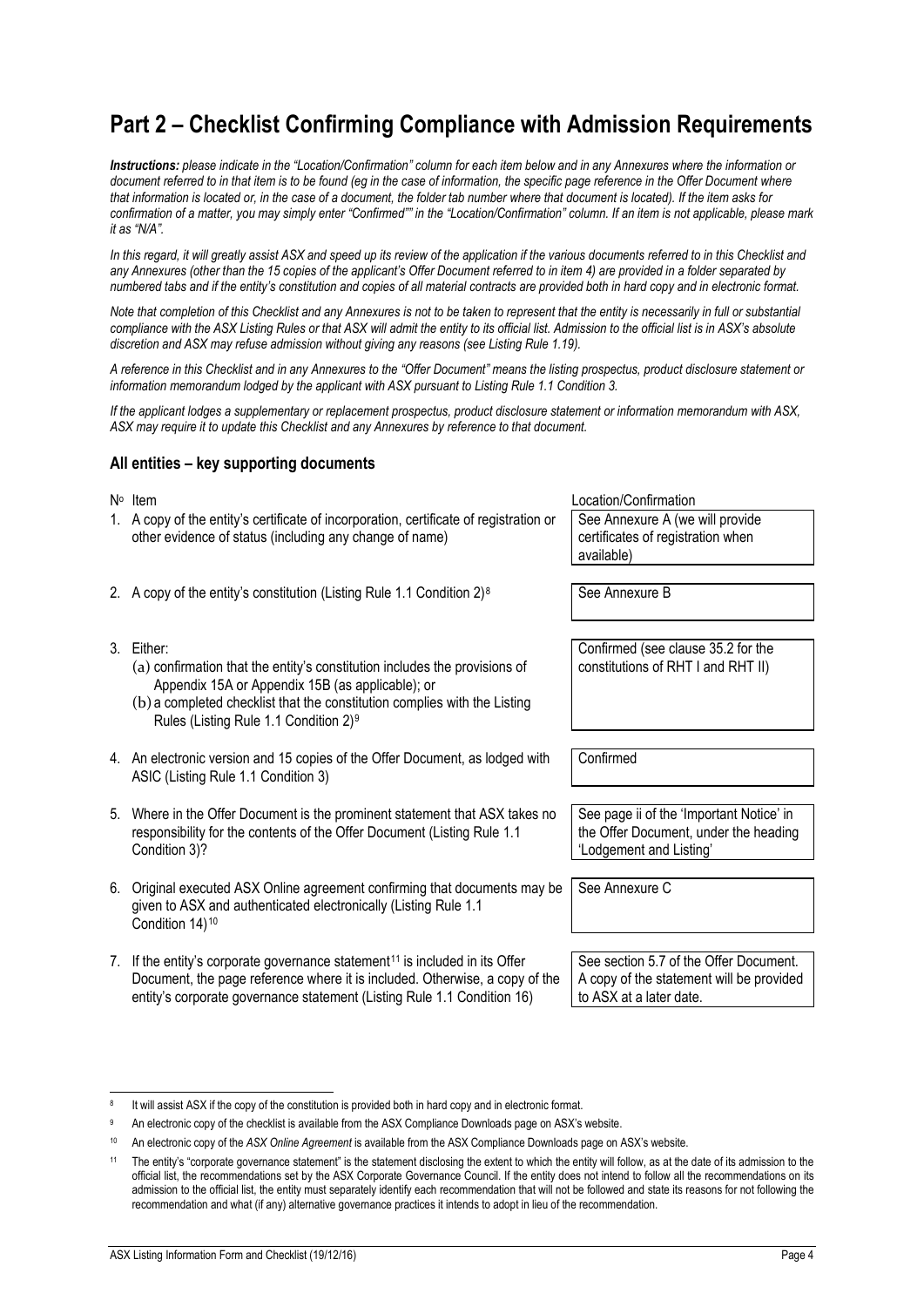No Item  $\mathbb{N}^{\circ}$  Location/Confirmation 8. If the entity will be included in the S & P All Ordinaries Index on admission to the official list,<sup>[12](#page-8-4)</sup> where in its Offer Document does it state that it will have an audit committee (Listing Rule 1.1 Condition 17)?

- 9. If the entity will be included in the S & P / ASX 300 Index on admission to the official list,<sup>[13](#page-8-5)</sup> where in its Offer Document does it state that it will comply with the recommendations set by the ASX Corporate Governance Council in relation to composition and operation of the audit committee (Listing Rule 1.1 Condition 17)?
- 10. If the entity will be included in the S & P / ASX 300 Index on admission to the official list,[14](#page-8-6) where in its Offer Document does it state that it will have a remuneration committee comprised solely of non-executive directors (Listing Rule 1.1 Condition 18)
- 11. If the entity's trading policy is included in its Offer Document, the page reference where it is included. Otherwise, a copy of the entity's trading policy (Listing Rule 1.1 Condition 19)
- <span id="page-8-1"></span>12. For each director or proposed director,<sup>15</sup> a list of the countries in which they have resided over the past 10 years (Listing Rule 1.1 Condition 20 and Guidance Note 1 section 3.18)<sup>[16](#page-8-8)</sup>
- <span id="page-8-0"></span>13. For each director or proposed director who is or has in the past 10 years been a resident of Australia, an original or certified true copy of a national criminal history check obtained from the Australian Federal Police, a State or Territory police service or a broker accredited by CrimTrac which is not more than 12 months old (Listing Rule 1.1 Condition 20 and Guidance Note 1 section 3.18)
- <span id="page-8-2"></span>14. For each director or proposed director who is or has in the past 10 years been a resident of a country other than Australia, an original or certified true copy of an equivalent national criminal history check to that mentioned in item [13](#page-8-0) above for each country in which the director has resided over the past 10 years (in English or together with a certified English translation) which is not more than 12 months old or, if such a check is not available in any such country, a statutory declaration from the director confirming that fact and that he or she has not been convicted in that country of:
	- (a) any criminal offence involving fraud, dishonesty, misrepresentation, concealment of material facts or breach of director's duties; or
	- (b) any other criminal offence which at the time carried a maximum term of imprisonment of five years or more (regardless of the period, if any, for which he or she was sentenced),

or, if that is not the case, a statement to that effect and a detailed explanation of the circumstances involved (Listing Rule 1.1 Condition 20 and Guidance Note 1 section 3.18)

<span id="page-8-3"></span>15. For each director or proposed director who is or has in the past 10 years been a resident of Australia, an original or certified true copy of a search of the Australian Financial Security Authority National Personal Insolvency Index which is not more than 12 months old (Listing Rule 1.1 Condition 20 and Guidance Note 1 section 3.18)

See section 5.7.2 of the Offer Document

See section 5.7.2 of the Offer Document

N/A, see section 5.7.3 of the Offer Document

See section 5.7.3 of the Offer Document and Annexure E

See Annexure F

See Annexure G

N/A

See Annexure H

<span id="page-8-4"></span><sup>&</sup>lt;sup>12</sup> If the entity is unsure whether they will be included in the S & P All Ordinaries Index on admission to the official list, they should contact ASX or S & P.

<span id="page-8-6"></span><span id="page-8-5"></span><sup>13</sup> If the entity is unsure whether they will be included in the S & P / ASX 300 Index on admission to the official list, they should contact ASX or S & P.

<sup>&</sup>lt;sup>14</sup> If the entity is unsure whether they will be included in the S & P / ASX 300 Index on admission to the official list, they should contact ASX or S & P.

<span id="page-8-7"></span><sup>&</sup>lt;sup>15</sup> If the entity applying for admission to the official list is a trust, references in items [12,](#page-8-1) [13,](#page-8-0) [14,](#page-8-2) [15](#page-8-3) an[d 16](#page-9-0) to a director or proposed director mean a director or proposed director of the responsible entity of the trust.

<span id="page-8-8"></span><sup>&</sup>lt;sup>16</sup> The information referred to in items [12,](#page-8-1) [13,](#page-8-0) [14,](#page-8-2) [15](#page-8-3) an[d 16](#page-9-0) is required so that ASX can be satisfied that the director or proposed director is of good fame and character under Listing Rule 1 Condition 20.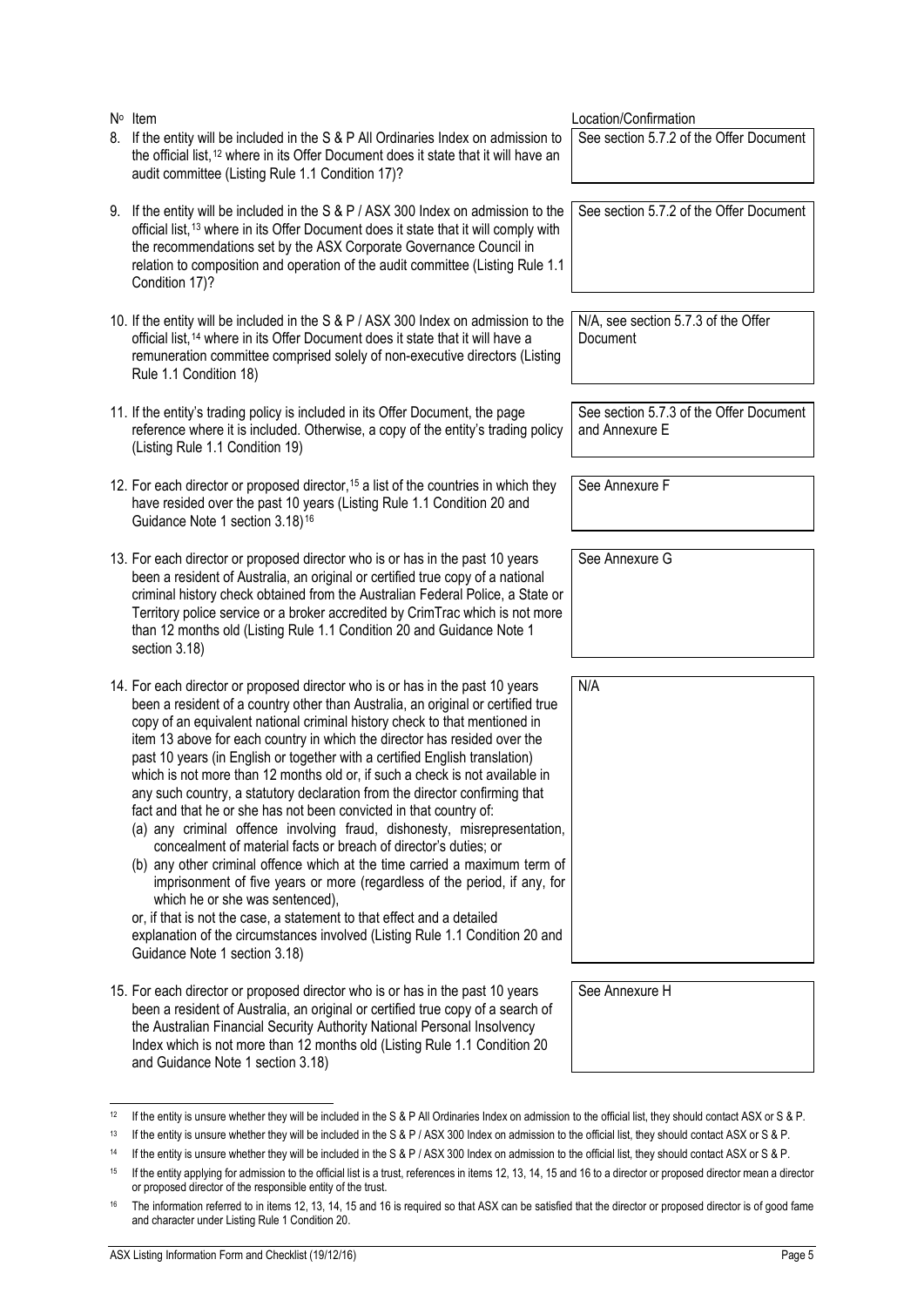- <span id="page-9-0"></span>16. For each director or proposed director who is or has in the past 10 years been a resident of a country other than Australia, an original or certified true copy of an equivalent national bankruptcy check to that mentioned in item [15](#page-8-3) above for each country in which the director has resided over the past 10 years (in English or together with a certified English translation) which is not more than 12 months old or if such a check is not available in any such country, a statutory declaration from the director confirming that fact and that he or she has not been declared a bankrupt or been an insolvent under administration in that country or, if that is not the case, a statement to that effect and a detailed explanation of the circumstances involved (Listing Rule 1.1 Condition 20 and Guidance Note 1 section 3.18) N/A
- 17. A statutory declaration from each director or proposed director confirming that:
	- (a) the director has not been the subject of any criminal or civil penalty proceedings or other enforcement action by any government agency in which he or she was found to have engaged in behaviour involving fraud, dishonesty, misrepresentation, concealment of material facts or breach of duty;
	- (b) the director has not been refused membership of, or had their membership suspended or cancelled by, any professional body on the ground that he or she has engaged in behaviour involving fraud, dishonesty, misrepresentation, concealment of material facts or breach of duty;
	- (c) the director has not been the subject of any disciplinary action (including any censure, monetary penalty or banning order) by a securities exchange or other authority responsible for regulating securities markets for failure to comply with his or her obligations as a director of a listed entity;
	- (d) no listed entity of which he or she was a director (or, in the case of a listed trust, in respect of which he or she was a director of the responsible entity) at the time of the relevant conduct has been the subject of any disciplinary action (including any censure, monetary penalty, suspension of trading or termination of listing) by a securities exchange or other authority responsible for regulating securities markets for failure to comply with its obligations under the Listing Rules applicable to that entity; and
	- (e) the director is not aware of any pending or threatened investigation or enquiry by a government agency, professional body, securities exchange or other authority responsible for regulating securities markets that could lead to proceedings or action of the type described in (a), (b), (c) or (d) above,

or, if the director is not able to give such confirmation, a statement to that effect and a detailed explanation of the circumstances involved (Listing Rule 1.1 Condition 20 and Guidance Note 1 section 3.18)

- 18. A specimen certificate/holding statement for each class of securities to be quoted or a specimen holding statement for CDIs (as applicable)
- 19. Please either enter "Confirmed" in the column to the right to confirm that the entity has not previously applied for, and been refused or withdrawn its application for, admission to the official list of another securities exchange, or attach a statement explaining the circumstances and state the location of that statement

N∘ Item Location/Confirmation

See Annexure I

See Annexure J

**Confirmed**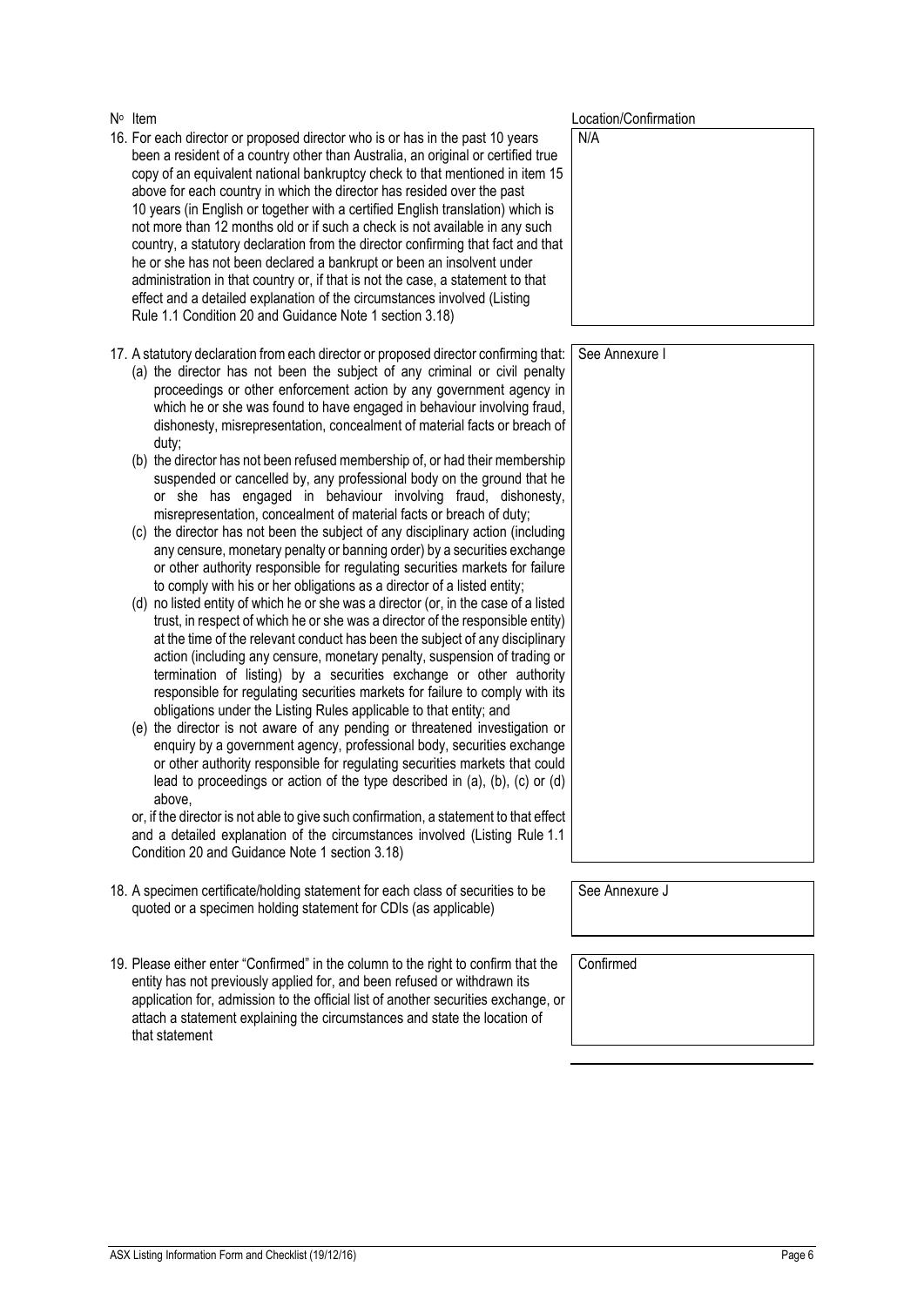20. Payment for the initial listing fee<sup>[17](#page-10-1)</sup> Confirmed

No Item Location/Confirmation

# **All entities – capital structure**

<span id="page-10-0"></span>

| 21. Where in the Offer Document is there a table showing the existing and<br>proposed capital structure of the entity, broken down as follows:<br>(a) the number and class of each equity security and each debt security<br>currently on issue; and<br>(b) the number and class of each equity security and each debt security<br>proposed to be issued between the date of this application and the date<br>the entity is admitted to the official list; and<br>(c) the resulting total number of each class of equity security and debt<br>security proposed to be on issue at the date the entity is admitted to the<br>official list; and<br>(d) the number and class of each equity security proposed to be issued<br>following admission in accordance with material contracts or<br>agreements?<br>Note: This applies whether the securities are quoted or not. If the entity is proposing to issue a<br>minimum, maximum or oversubscription number of securities, the table should be presented to<br>disclose each scenario. | See section 7.6 of the Offer Document               |
|-----------------------------------------------------------------------------------------------------------------------------------------------------------------------------------------------------------------------------------------------------------------------------------------------------------------------------------------------------------------------------------------------------------------------------------------------------------------------------------------------------------------------------------------------------------------------------------------------------------------------------------------------------------------------------------------------------------------------------------------------------------------------------------------------------------------------------------------------------------------------------------------------------------------------------------------------------------------------------------------------------------------------------------------|-----------------------------------------------------|
| 22. For each class of securities referred to in the table mentioned in item 21,<br>where in the Offer Document does it disclose the terms applicable to those<br>securities?<br>Note: This applies whether the securities are quoted or not.<br>For equity securities (other than options to acquire unissued securities or convertible debt<br>securities), this should state whether they are fully paid or partly paid; if they are partly paid, the<br>amount paid up and the amount owing per security; voting rights; rights to dividends or<br>distributions; and conversion terms (if applicable).<br>For options to acquire unissued securities, this should state the number outstanding, exercise<br>prices; exercise terms and expiry dates.<br>For debt securities or convertible debt securities, this should state their nominal or face value;<br>rate of interest; dates of payment of interest; date and terms of redemption; and conversion<br>terms (if applicable).                                                | See section 7.7 of the Offer Document               |
| 23. If the entity has granted, or proposes to grant, any rights to any person, or to<br>any class of persons (other than through the holding of securities referred to<br>in the table mentioned in item 21), to participate in an issue of the entity's<br>securities, where in the Offer Document are details of those rights set out?                                                                                                                                                                                                                                                                                                                                                                                                                                                                                                                                                                                                                                                                                                | See sections 14.3 and 14.5 of the Offer<br>Document |
| 24. Details of all issues of securities (in all classes) in the last 5 years and the<br>consideration received by the entity for such issues                                                                                                                                                                                                                                                                                                                                                                                                                                                                                                                                                                                                                                                                                                                                                                                                                                                                                            | Annexure K                                          |
| 25. A copy of every prospectus, product disclosure statement or information<br>memorandum issued by the entity in connection with any issue of securities<br>(in all classes) in the last 5 years                                                                                                                                                                                                                                                                                                                                                                                                                                                                                                                                                                                                                                                                                                                                                                                                                                       | Annexure L                                          |
| 26. A copy of any court order in relation to a reorganisation of the entity's capital<br>in the last 5 years                                                                                                                                                                                                                                                                                                                                                                                                                                                                                                                                                                                                                                                                                                                                                                                                                                                                                                                            | N/A                                                 |
| 27. Where in the Offer Document does it confirm that the entity's free float at the<br>time of listing will be not less than 20% (Listing Rule 1.1 Condition 7)?                                                                                                                                                                                                                                                                                                                                                                                                                                                                                                                                                                                                                                                                                                                                                                                                                                                                        | See section 7.1 of the Offer Document               |
|                                                                                                                                                                                                                                                                                                                                                                                                                                                                                                                                                                                                                                                                                                                                                                                                                                                                                                                                                                                                                                         |                                                     |

<span id="page-10-1"></span> 17 See Guidance Notes 15 and 15A for the fees payable on the application. You can also use the ASX online equity listing fees calculator: http://www.asx.com.au/prices/cost-listing.htm. Payment should be made either by cheque made payable to ASX Operations Pty Ltd or by electronic funds transfer to the following account:

Bank: National Australia Bank Account Name: ASX Operations Pty Ltd BSB: 082 057 A/C: 494728375 Swift Code (Overseas Customers): NATAAU3202S

If payment is made by electronic funds transfer, please email your remittance advice t[o ar@asx.com.au](mailto:ar@asx.com.au) or fax it to (612) 9227-0553, describing the payment as the "initial listing fee" and including the name of the entity applying for admission, the ASX home branch where the entity has lodged its application (ie Sydney, Melbourne or Perth) and the amount paid.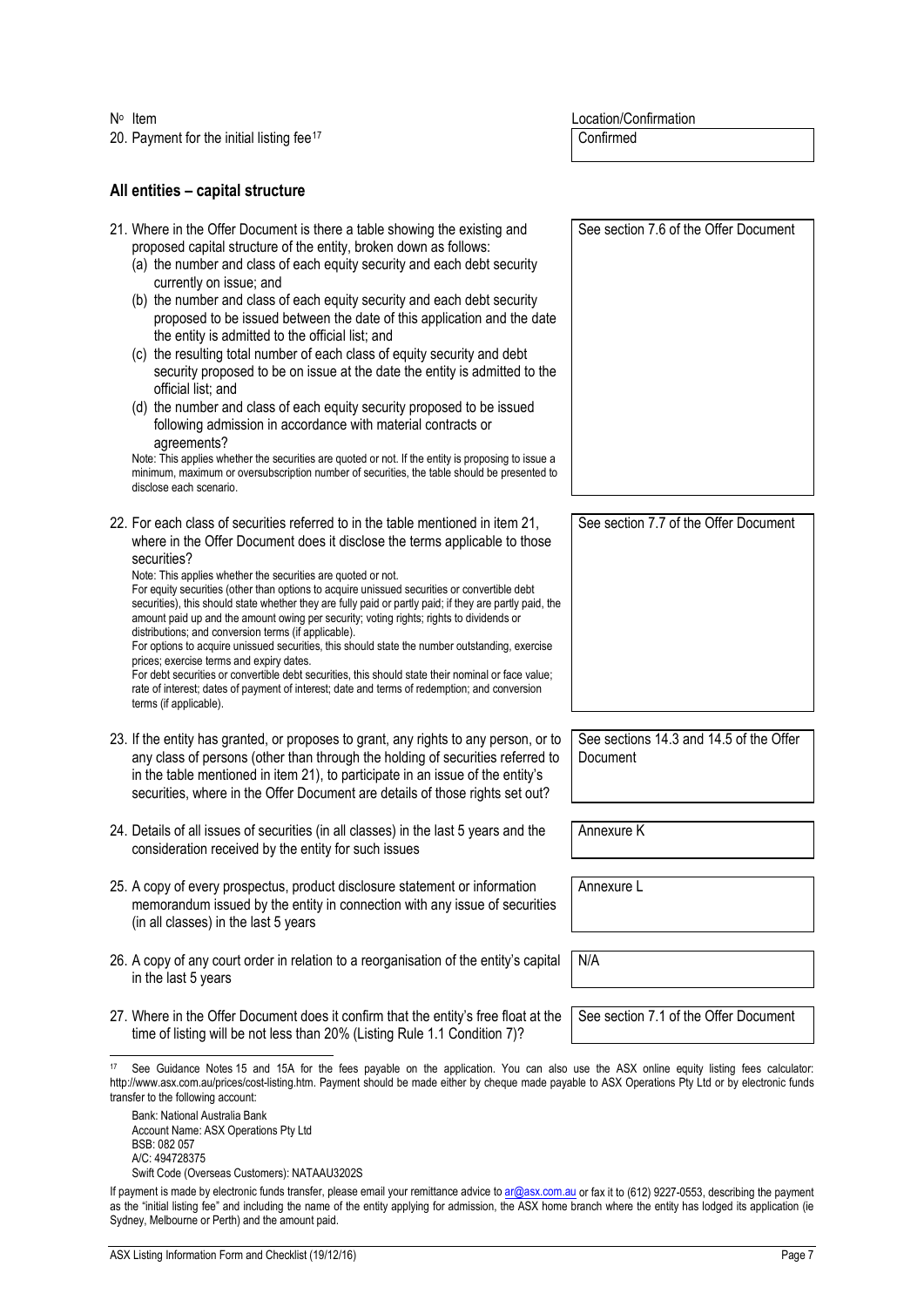| N <sup>o</sup> Item                                                                                                                                                                                                                                                                                                       | Location/Confirmation                                |
|---------------------------------------------------------------------------------------------------------------------------------------------------------------------------------------------------------------------------------------------------------------------------------------------------------------------------|------------------------------------------------------|
| 28. Where in the Offer Document does it confirm that the issue/sale price of all<br>securities for which the entity seeks quotation is at least 20 cents in cash<br>(Listing Rule 2.1 Condition 2)?                                                                                                                       | See section 7.1 of the Offer Document                |
| 29. If the entity has or proposes to have any options on issue, where in the Offer<br>Document does it confirm that the exercise price for each underlying security<br>is at least 20 cents in cash (Listing Rule 1.1 Condition 12)?                                                                                      | N/A                                                  |
| 30. If the entity has any partly paid securities and it is not a no liability company,<br>where in the Offer Document does it disclose the entity's call program,<br>including the date and amount of each proposed call and whether it allows<br>for any extension for payment of a call (Listing Rule 2.1 Condition 4)? | N/A                                                  |
| 31. If the entity has or proposes to have any debt securities or convertible debt<br>securities on issue, a copy of any trust deed applicable to those securities                                                                                                                                                         | N/A                                                  |
| 32. Is the entity is proposing to offer any securities by way of a bookbuild? If so,<br>please enter "Confirmed" in the column to the right to indicate that the entity<br>is aware of the disclosure requirements for bookbuilds in the Annexure to<br>Guidance Note 1                                                   | Confirmed                                            |
| All entities - other information and documents                                                                                                                                                                                                                                                                            |                                                      |
| 33. Where in the Offer Document is there a description of the history of the<br>entity?                                                                                                                                                                                                                                   | See sections 3.1.4 and 14.1 of the Offer<br>Document |
| 34. Where in the Offer Document is there a description of the entity's existing<br>and proposed activities and level of operations?                                                                                                                                                                                       | See section 3 of the Offer Document                  |
| 35. Where in the Offer Document is there a description of the key features of the<br>entity's business model (ie how it makes or intends to make a return for<br>investors or otherwise achieve its objectives)?                                                                                                          | See section 3.1.2 of the Offer Document              |
| 36. Where in the Offer Document is there a description of the material business<br>risks the entity faces?                                                                                                                                                                                                                | See section 8 of the Offer Document                  |
| 37. If the entity has any child entities, where in the Offer Document is there a list<br>of all child entities stating, in each case, the name, the nature of its business<br>and the entity's percentage holding in it?                                                                                                  | See section 14.11 of the Offer<br>Document           |
| 38. If the entity has any investments in associated entities for which it will apply<br>equity accounting, where in the Offer Document is there a list of all<br>associated entities stating, in each case, the name, the nature of its business<br>and the entity's percentage holding in it?                            | N/A                                                  |
| 39. Where in the Offer Document is there a description of the entity's proposed<br>dividend/distribution policy?                                                                                                                                                                                                          | See section 6.9.2 of the Offer Document              |
| 40. Does the entity have or propose to have a dividend or distribution<br>reinvestment plan?                                                                                                                                                                                                                              |                                                      |
| If so, where are the existence and main terms of the plan disclosed in the<br>Offer Document?                                                                                                                                                                                                                             | See section 14.3 of the Offer Document               |
| A copy of the terms of the plan                                                                                                                                                                                                                                                                                           | To be provided to ASX at a later date                |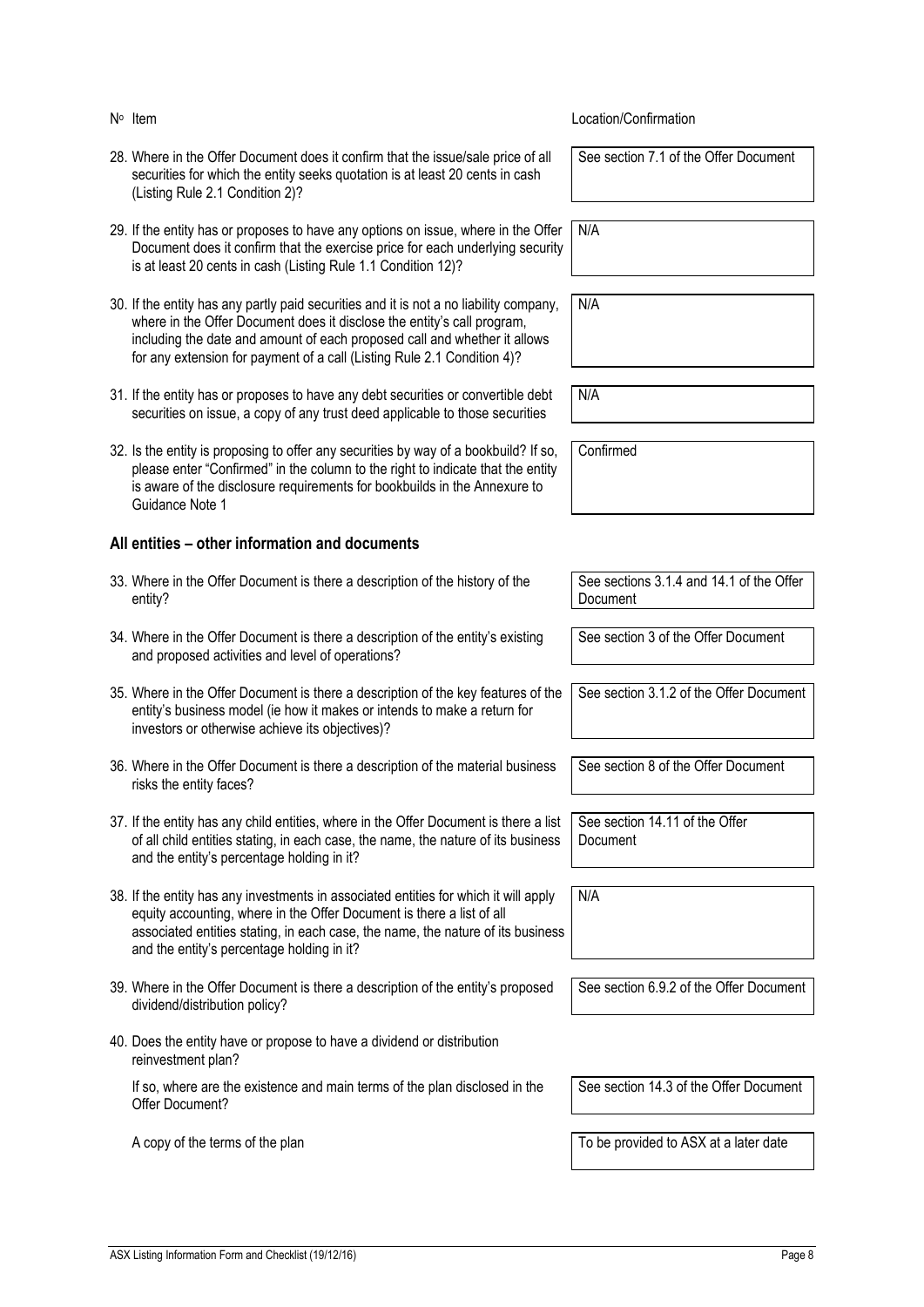- 
- 41. Does the entity have or propose to have an employee incentive scheme?

If so, where are the existence and main terms of the scheme disclosed in the Offer Document?

Where in the Offer Document is there a statement as to whether directors<sup>[18](#page-12-1)</sup> are entitled to participate in the scheme and, if they are, the extent to which they currently participate or are proposed to participate?

A copy of the terms of the scheme To be provided to ASX a later date

42. Has the entity entered into any material contracts (including any writing agreement relating to the securities to be quoted on ASX)?<sup>[19](#page-12-2)</sup>

If so, where are the existence and main terms of those material contracts disclosed in the Offer Document?

Copies of all of the material contracts referred to in the Offer Document See Annexure P (with the Underwriting

- <span id="page-12-0"></span>43. If the following information is included in the Offer Document, the page reference where it is included. Otherwise, either a summary of the material terms of, or a copy of, any employment, service or consultancy agreement the entity or a child entity has entered into with:
	- (a) its chief executive officer (or equivalent)
	- (b) any of its directors or proposed directors; or
	- (c) any other person or entity who is a related party of the persons referred to in (a) or (b) above (Listing Rule 3.16.4)

Note: if the entity applying for admission to the official list is a trust, references to a chief executive officer, director or proposed director mean a chief executive officer, director or proposed director of the responsible entity of the trust. However, the entity need not provide a summary of the material terms of, or a copy of, any employment, service or consultancy agreement the responsible entity or a related entity has entered into with any of the persons referred to in (a), (b) or (c) above if the costs associated with the agreement are borne by the responsible entity or the related entity from out of its own funds rather than from out of the trust.

44. Please enter "Confirmed" in the column to the right to indicate that the material contracts summarised in the Offer Document include, in addition to those mentioned in item [43,](#page-12-0) any other material contract(s) the entity or a child entity has entered into with:

No Item **No Item No Item No Item No Item No Item No Item No Item No Item No Item No Item No Item No Item No Item No Item No Item No Item No Item No Item No Item No Item No Item No** 

See section 14.4 of the Offer Document

N/A

- (a) Investment Management Agreement - see sections 5.1 and 13.1.1 of the Offer Document
- (b) Voluntary Escrow Deed see section 7.15 of the Offer Document
- (c) Hotel Operating Agreement see section 13.1.2 of the Offer **Document**
- (d) Stapling Deed see section 13.5 of the Offer Document
- (e) Syndicated Debt Facility see section 13.6 of the Offer Document
- (f) Underwriting Agreement see section 13.3 of the Offer Document

Agreement to be provided at a later stage)

N/A

N/A

- <span id="page-12-1"></span>If the entity applying for admission to the official list is a trust, references to a director mean a director of the responsible entity of the trust.
- <span id="page-12-2"></span>It will assist ASX if the material contracts are provided both in hard copy and in electronic format.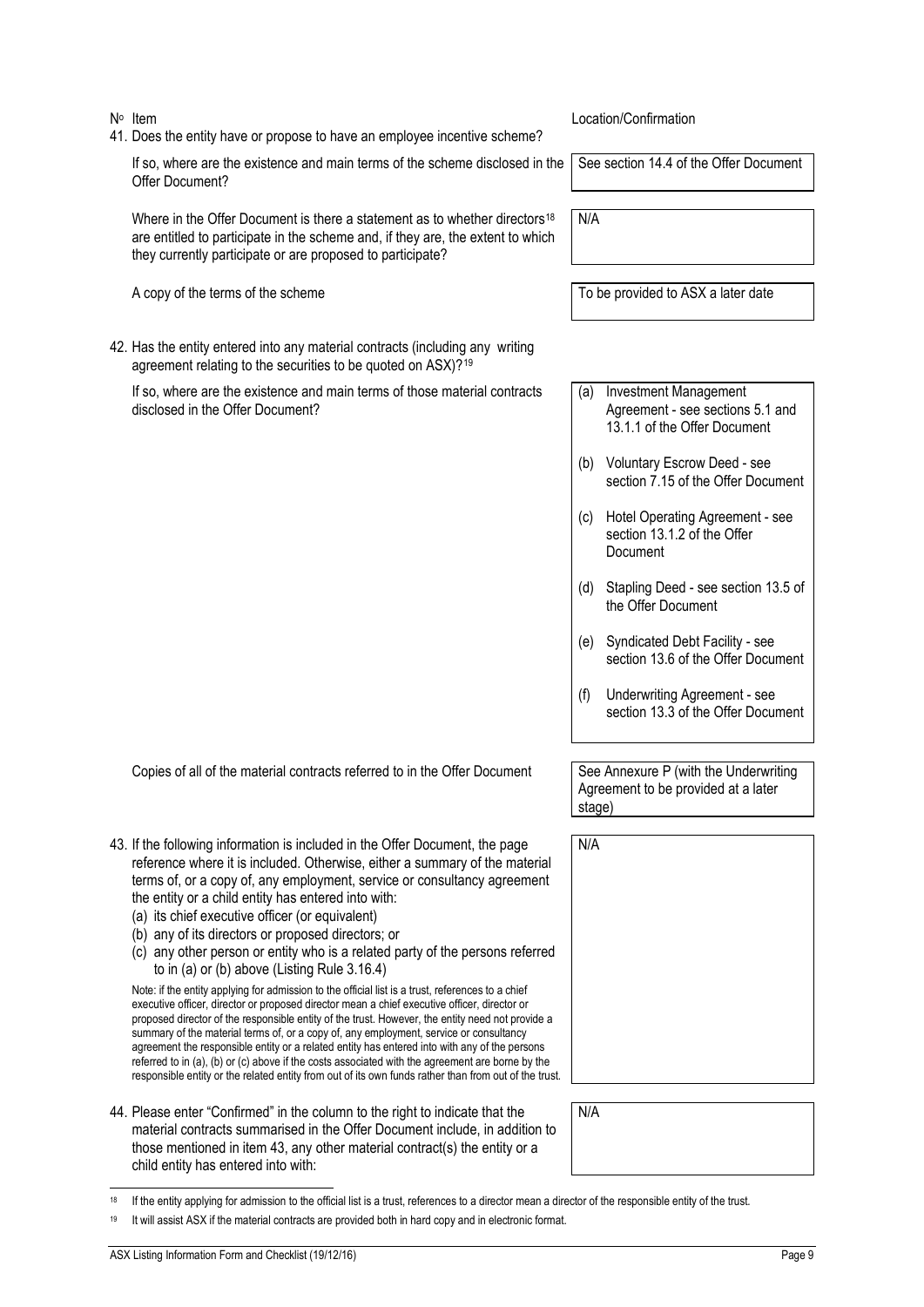auditor) or independent accountant.

- (a) its chief executive officer (or equivalent)
- (b) any of its directors or proposed directors; or
- (c) any other person or entity who is a related party of the persons referred to in (a) or (b) above
- 45. Please enter "Confirmed" in the column to the right to indicate that all information that a reasonable person would expect to have a material effect on the price or value of the securities to be quoted is included in or provided with this Information Form and Checklist
- 46. A copy of the entity's most recent annual report N/A

# **Entities that are trusts**

- 47. Evidence that the entity is a registered managed investment scheme or has an exemption from ASIC from that requirement (Listing Rule 1.1 Condition 5(a))
- 48. If the entity is exempted from the requirement to be a registered managed investment scheme, evidence that its responsible entity is either an Australian company or registered as a foreign company carrying on business in Australia under the Corporations Act (Listing Rule 1.1 Condition 5(b))
- 49. Please enter "Confirmed" in the column to the right to indicate that the responsible entity is not under an obligation to allow a security holder to withdraw from the trust (Listing Rule 1.1 Condition 5(c))

# **Entities applying under the profit test (Listing Rule 1.2)**

- 50. Evidence that the entity is a going concern or the successor of a going concern (Listing Rule 1.2.1)
- 51. Evidence that the entity has been in the same main business activity for the last 3 full financial years (Listing Rule 1.2.2)
- 52. Audited accounts for the last 3 full financial years, including the audit reports (Listing Rule 1.2.3(a)) N/A
- 53. If the entity's last financial year ended more than 6 months and 75 days before the date of this application, audited or reviewed accounts for the last half year (or longer period if available), including the audit report or review (Listing Rule 1.2.3(b))
- 54. A reviewed pro forma statement of financial position, including the review (Listing Rule 1.2.3(c))[20](#page-13-0)
- 55. Evidence that the entity's aggregated profit from continuing operations for the last 3 full financial years has been at least \$1 million (Listing Rule 1.2.4)

<span id="page-13-0"></span><sup>20</sup> Note: the review must be conducted by a registered company auditor (or if the entity is a foreign entity, an overseas equivalent of a registered company

56. Evidence that the entity's profit from continuing operations in the past 12 months to a date no more than 2 months before the date of this application has exceeded \$500,000 (Listing Rule 1.2.5)

N∘ Item Location/Confirmation

Confirmed

See Annexure A

N/A

Confirmed

N/A

N/A

N/A

N/A

N/A

N/A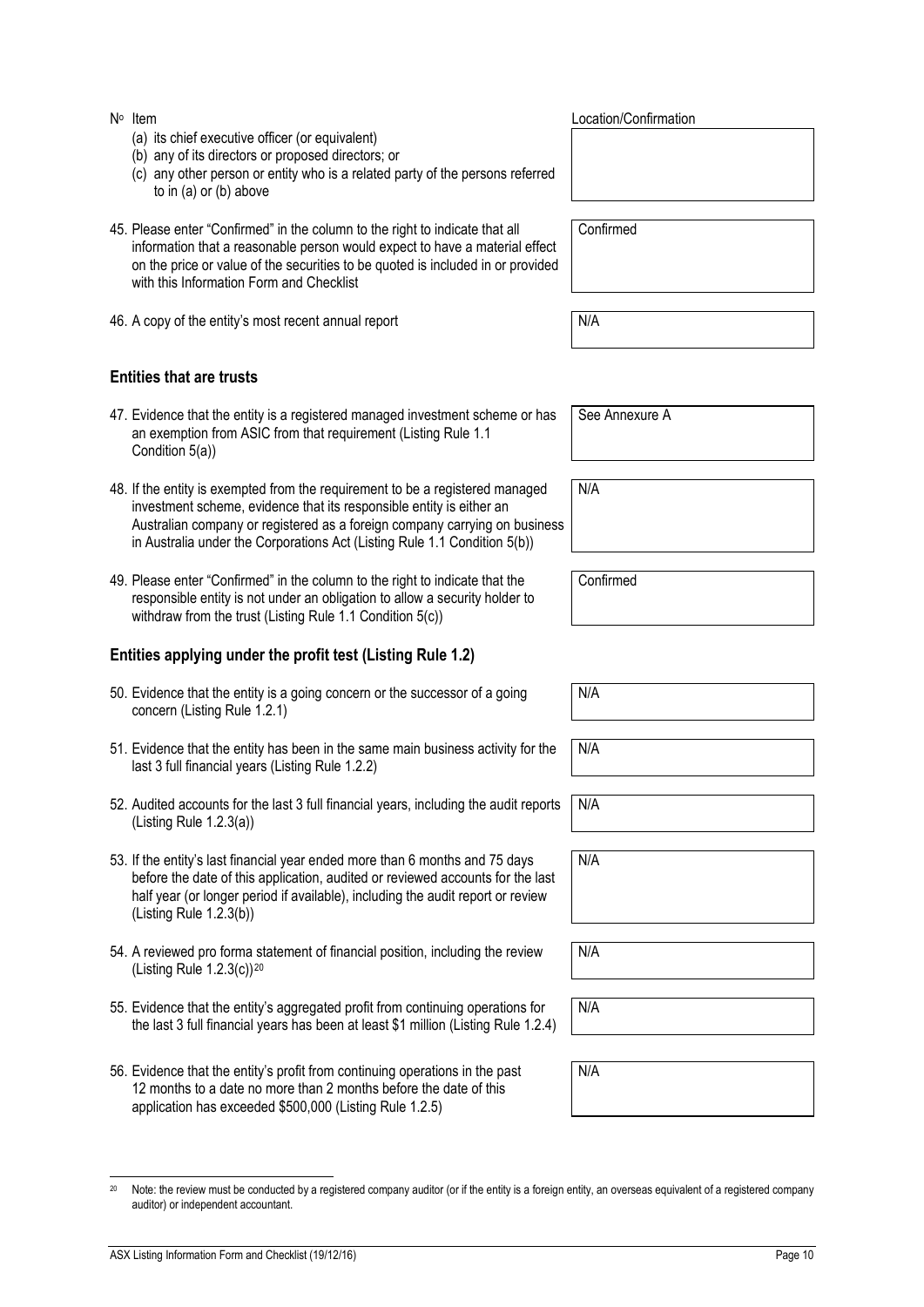| N <sup>o</sup> Item                                                                                                                                                                                                                                                                                                                                                                                                                                | Location/Confirmation                                                                                                                                                                         |
|----------------------------------------------------------------------------------------------------------------------------------------------------------------------------------------------------------------------------------------------------------------------------------------------------------------------------------------------------------------------------------------------------------------------------------------------------|-----------------------------------------------------------------------------------------------------------------------------------------------------------------------------------------------|
| 57. A statement from all directors <sup>21</sup> confirming that they have made enquiries<br>and nothing has come to their attention to suggest that the entity is not<br>continuing to earn profit from continuing operations up to the date of the<br>application (Listing Rule 1.2.5A)                                                                                                                                                          | N/A.                                                                                                                                                                                          |
| Entities applying under the assets test (Listing Rule 1.3)                                                                                                                                                                                                                                                                                                                                                                                         |                                                                                                                                                                                               |
| 58. Evidence that the entity has:<br>(a) net tangible assets of at least \$4 million (after deducting the costs of fund<br>raising) or a market capitalisation of at least \$15 million; or<br>(b) if it is an investment entity other than pooled development fund, net<br>tangible assets of at least \$15 million; or<br>(c) if it is a pooled development fund, net tangible assets of at least<br>\$2 million (Listing Rule 1.3.1 and 1.3.1A) | See Annexure S - Special Purpose<br>Aggregated Financial Statements for the<br>year ended 30 June 2018                                                                                        |
| 59. Evidence that:<br>(a) at least half of the entity's total tangible assets (after raising any funds) is<br>not cash or in a form readily convertible to cash; <sup>22</sup> or<br>(b) there are commitments to spend at least half of the entity's cash and<br>assets in a form readily convertible to cash (Listing Rule 1.3.2)                                                                                                                | See Annexure S - Special Purpose<br>Aggregated Financial Statements for the<br>year ended 30 June 2018                                                                                        |
| 60. Is there a statement in the Offer Document setting out the entity's stated<br>objectives and that the entity has enough working capital to carry out its<br>stated objectives?<br>If so, where is it?<br>If not, attach a statement by an independent expert confirming that the entity<br>has enough working capital to carry out its stated objectives (Listing<br>Rule 1.3.3(a))                                                            | See Supplemental PDS attached as<br>Annexure U                                                                                                                                                |
| 61. Evidence that the entity's working capital is at least \$1.5 million or, if it is not,<br>that it would be at least \$1.5 million if the entity's budgeted revenue for the<br>first full financial year that ends after listing was included in the working<br>capital (Listing Rule 1.3.3(b)) <sup>23</sup>                                                                                                                                   | See Pro Forma Balance Sheet in<br>Section 6.4 of the PDS and the Pro<br>Forma Forecast Cashflow Statement in<br>Section 6.5 of the PDS and the<br>Supplemental PDS attached as<br>Annexure U. |
| 62. Audited accounts for the last 2 full financial years, including the audit reports<br>(Listing Rule 1.3.5(a) first bullet point)                                                                                                                                                                                                                                                                                                                | See Annexure S                                                                                                                                                                                |
| 63. If the entity's last financial year ended more than 6 months and 75 days<br>before the date of this application, audited or reviewed accounts for the last<br>half year (or longer period if available), including the audit report or review<br>(Listing Rule 1.3.5(a) second bullet point)                                                                                                                                                   | N/A                                                                                                                                                                                           |
| 64. If the entity has in the 12 months before the date of this application acquired,<br>or is proposing in connection with its application for admission to acquire,<br>another entity or business that is significant in the context of the entity,<br>audited accounts for the last 2 full financial years for that other entity or<br>business, including the audit reports (Listing Rule 1.3.5(b) first bullet point)                          | N/A                                                                                                                                                                                           |
| 65. If the entity has in the 12 months before the date of this application acquired,<br>or is proposing in connection with its application for admission to acquire,<br>another entity or business that is significant in the context of the entity and                                                                                                                                                                                            | N/A                                                                                                                                                                                           |

<span id="page-14-0"></span><sup>&</sup>lt;sup>21</sup> If the entity applying for admission to the official list is a trust, the statement should come from all directors of the responsible entity of the trust.

<span id="page-14-1"></span><sup>&</sup>lt;sup>22</sup> In deciding if an entity's total tangible assets are in a form readily convertible to cash, ASX would normally not treat inventories or receivables as readily convertible to cash.

<span id="page-14-2"></span> $23$  The amount must be available after allowing for the first full financial year's budgeted administration costs and the cost of acquiring any assets referred to in the entity's Offer Document, to the extent those costs are to be met out of working capital. The cost of acquiring assets includes the cost of acquiring and exercising an option over them.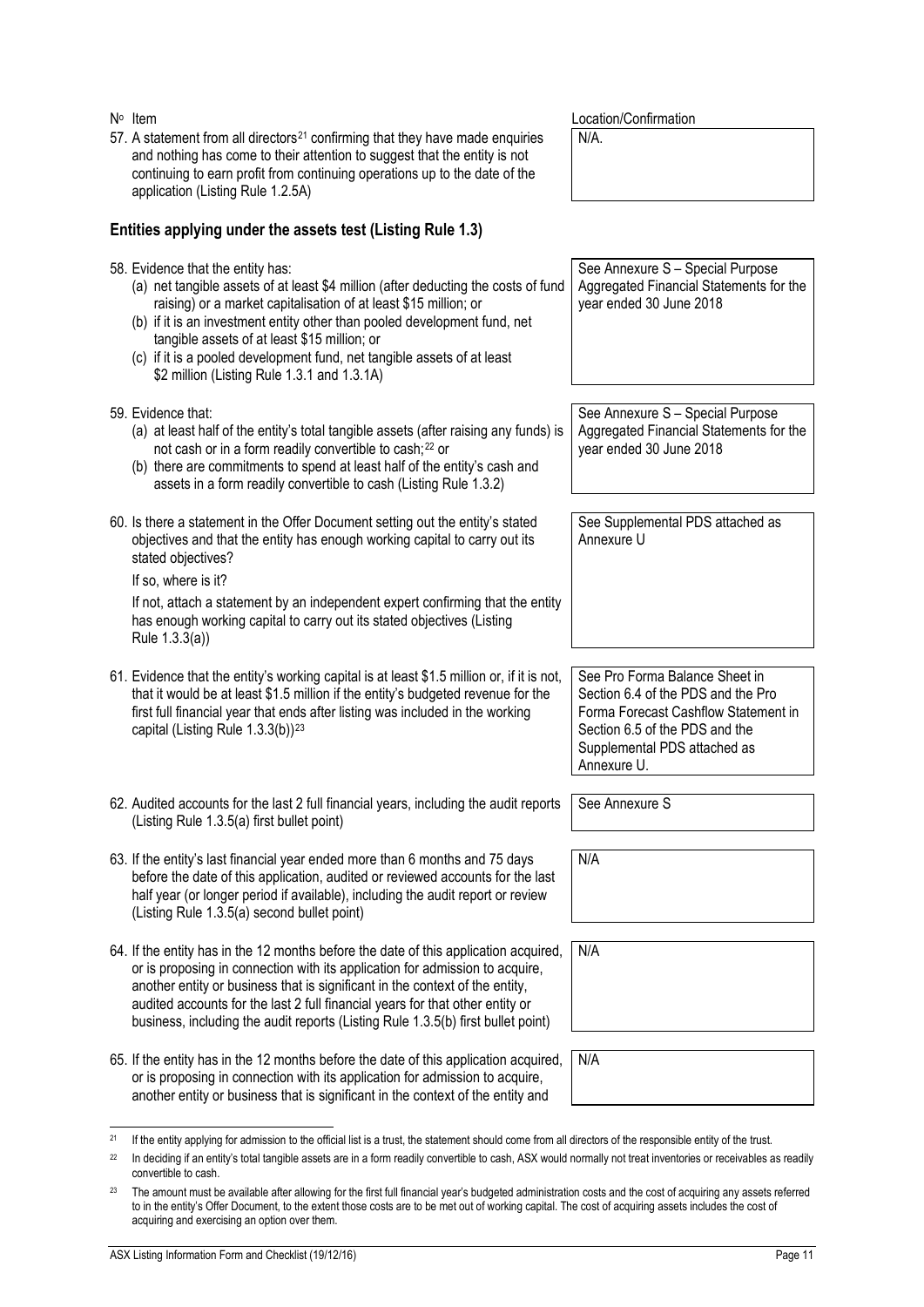the last full financial year for that other entity or business ended more than 6 months and 75 days before the date of this application, audited or reviewed accounts for the last half year (or longer period if available) from the end of the last full financial year for that other entity or business, including the audit report or review (Listing Rule 1.3.5(b) second bullet point)

66. A reviewed pro forma statement of financial position, including the review (Listing Rule  $1.3.5(c)$ )<sup>[24](#page-15-0)</sup>

# **Entities with restricted securities**

- 67. A statement setting out a list of any person (either on their own or together with associates) who has held a relevant interest in at least 10% of the entity's voting securities at any time in the 12 months before the date of this application
- 68. A completed ASX Restricted Securities Table<sup>[25](#page-15-1)</sup> N/A
- <span id="page-15-4"></span>69. Copies of all restriction agreements (Appendix 9A) entered into in relation to restricted securities<sup>[26](#page-15-2)</sup>
- 70. Copies of all undertakings issued by any bank, recognised trustee or the provider of registry services to the entity in relation to such restriction agreements

#### **Entities (other than mining exploration entities and oil and gas exploration entities) with classified assets**[27](#page-15-3)

71. Within the 2 years preceding the date of the entity's application for admission to the official list, has the entity acquired, or entered into an agreement to acquire, a classified asset?

If so, where in the Offer Document does it disclose:

- the date of the acquisition or agreement;
- full details of the classified asset, including any title particulars;
- the name of the vendor;
- if the vendor was not the beneficial owner of the classified asset at the date of the acquisition or agreement, the name of the beneficial owner(s);
- details of the relationship between the vendor (or, if the vendor was not the beneficial owner of the tenement at the date of the acquisition or agreement, between the beneficial owner(s)) and the entity or any related party or promoter of the entity; and

No Item  $\mathsf{N}^{\circ}$  Location/Confirmation

See Annexure T and the Investigating Accountant's Report in Section 9 of the PDS.

N/A

| N/A |  |  |  |
|-----|--|--|--|
|     |  |  |  |

N/A

| N/A |  |
|-----|--|
|     |  |
|     |  |
|     |  |
|     |  |
|     |  |
|     |  |
|     |  |
|     |  |
|     |  |

<span id="page-15-0"></span><sup>&</sup>lt;sup>24</sup> Note: the review must be conducted by a registered company auditor (or if the entity is a foreign entity, an overseas equivalent of a registered company auditor) or independent accountant.

<span id="page-15-1"></span><sup>&</sup>lt;sup>25</sup> An electronic copy of the ASX Restricted Securities Table is available from the ASX Compliance Downloads page on ASX's website.

<span id="page-15-2"></span><sup>&</sup>lt;sup>26</sup> Note: ASX will advise which restricted securities are required to be escrowed under Listing Rule 9.1.3 as part of the admission and quotation decision. If properly completed restriction agreements and related undertakings have not been provided for all such securities advised by ASX, that will need to be rectified prior to admission occurring and quotation commencing.

<span id="page-15-3"></span>A "classified asset" is defined in Listing Rule 19.12 as:

<sup>(</sup>a) an interest in a mining exploration area or oil and gas exploration area or similar tenement or interest;

<sup>(</sup>b) an interest in intangible property that is substantially speculative or unproven, or has not been profitably exploited for at least three years, and which entitles the entity to develop, manufacture, market or distribute the property;

<sup>(</sup>c) an interest in an asset which, in ASX's opinion, cannot readily be valued; or

<sup>(</sup>d) an interest in an entity the substantial proportion of whose assets (held directly, or through a controlled entity) is property of the type referred to in paragraphs (a), (b) and (c) above.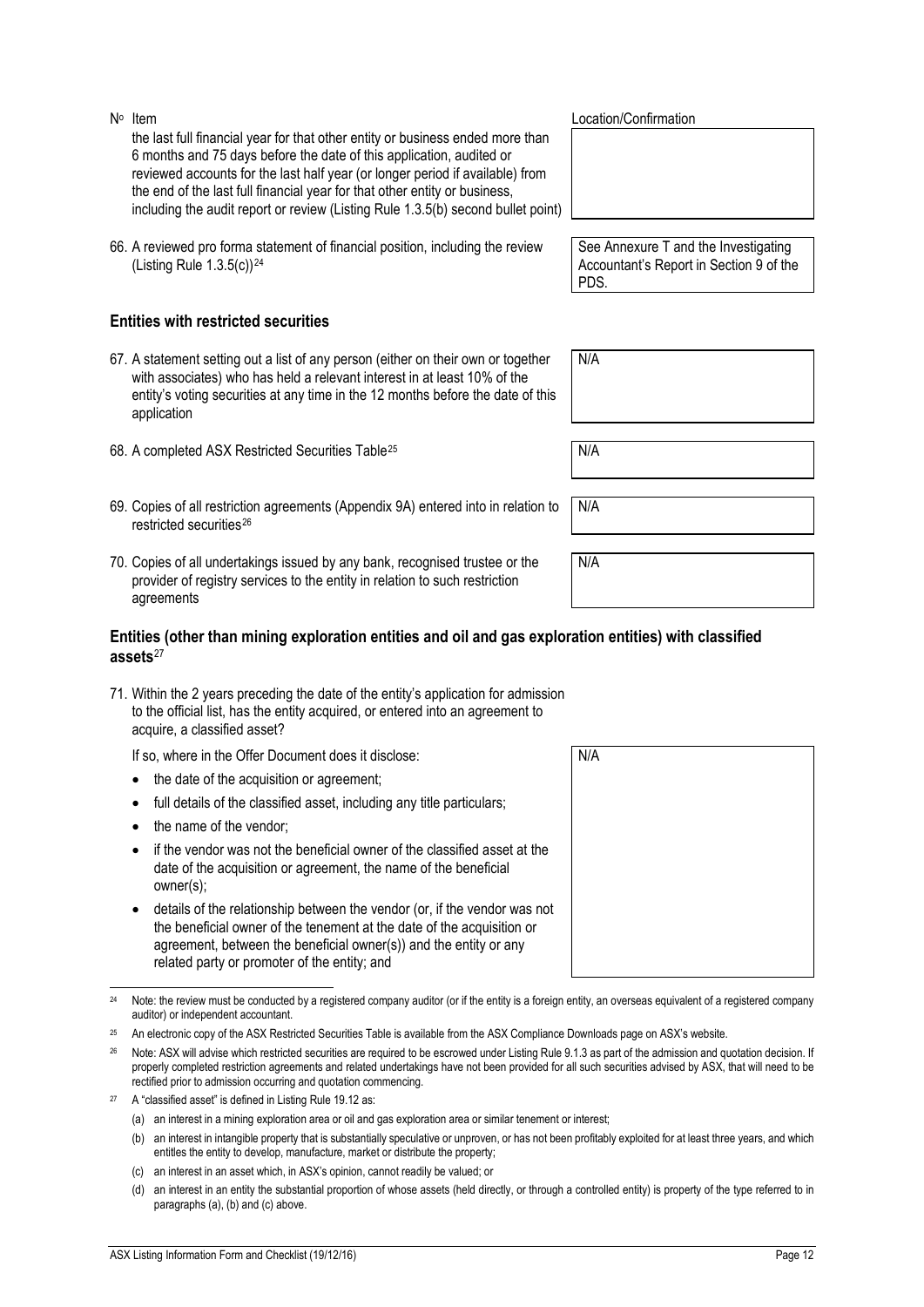• details of the purchase price paid or payable and all other consideration (whether legally enforceable or not) passing directly or indirectly to the vendor.

Is the vendor (or, if the vendor was not the beneficial owner of the classified asset at the date of the acquisition or agreement, is any of the beneficial owner(s)) a related party or promoter of the entity?

If so, please enter "Confirmed" in the column to the right to indicate that the consideration paid by the entity for the classified asset was solely restricted securities, save to the extent it involved the reimbursement of expenditure incurred in developing the classified asset<sup>[28](#page-16-0)</sup> or the entity was not required to apply the restrictions in Appendix 9B under Listing Rule 9.1.3 (Listing Rule 1.1 Condition 11)

Please also provide a copy of the agreement(s) relating to the acquisition entered into by the entity and any expert's report or valuation obtained by the entity in relation to the acquisition

### **Mining entities**

72. A completed Appendix 1A Information Form and Checklist Annexure I (Mining Entities)[29](#page-16-1)

#### **Oil and gas entities**

73. A completed Appendix 1A Information Form and Checklist Annexure II (Oil and Gas Entities)<sup>[30](#page-16-2)</sup>

#### **Entities incorporated or established outside of Australia**

74. A completed Appendix 1A Information Form and Checklist Annexure III (Foreign Entities)[31](#page-16-3)

### **Externally managed entities**

75. A completed Appendix 1A Information Form and Checklist Annexure IV (Externally Managed Entities)<sup>[32](#page-16-4)</sup>

#### **Stapled entities**

76. A completed Appendix 1A Information Form and Checklist Annexure V (Stapled Entities)[33](#page-16-5)

### **Further documents to be provided before admission to the official list**

Please note that in addition to the information and documents mentioned above, all entities will be required to provide the following before their admission to the official list and the quotation of their securities commences:

- A statement setting out the names of the 20 largest holders in each class of securities to be quoted, and the number and percentage of each class of securities held by those holders;
- A distribution schedule of each class of equity securities to be quoted, setting out the number of holders in the categories:

No Item  $\mathsf{N}^{\circ}$  Location/Confirmation

| $\overline{\phantom{a}}$<br>N/A |  |  |  |
|---------------------------------|--|--|--|
|                                 |  |  |  |

N/A

N/A

See Tab 1

See Tab 1

<span id="page-16-0"></span> <sup>28</sup> ASX may require evidence to support expenditure claims.

<span id="page-16-1"></span><sup>&</sup>lt;sup>29</sup> An electronic copy of this Appendix is available from the ASX Compliance Downloads page on ASX's website.

<span id="page-16-2"></span><sup>30</sup> An electronic copy of this Appendix is available from the ASX Compliance Downloads page on ASX's website.

<span id="page-16-3"></span><sup>&</sup>lt;sup>31</sup> An electronic copy of this Appendix is available from the ASX Compliance Downloads page on ASX's website.

<span id="page-16-4"></span><sup>32</sup> An electronic copy of this Appendix is available from the ASX Compliance Downloads page on ASX's website.

<span id="page-16-5"></span><sup>&</sup>lt;sup>33</sup> An electronic copy of this Appendix is available from the ASX Compliance Downloads page on ASX's website.